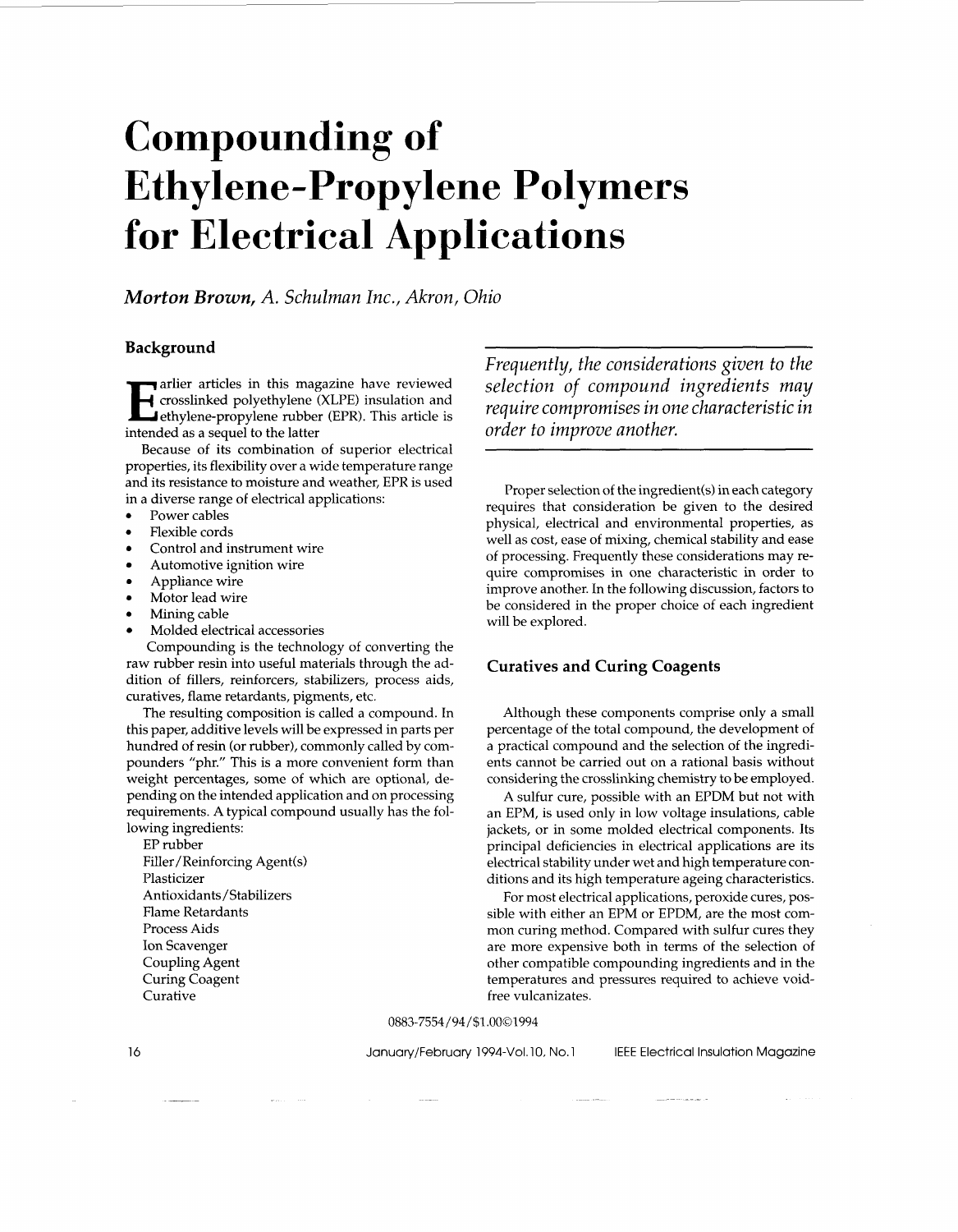Table I **Characteristics of Peroxide and Sulfur-Cured EPR** 

| <b>Type of Cure</b> | <b>Benefits</b>                                           | <b>Disadvantages</b>                                     |
|---------------------|-----------------------------------------------------------|----------------------------------------------------------|
| Peroxide            | Electrical stability                                      | Requires higher                                          |
|                     | Heat stability                                            | temperatures and pressure<br>vs. sulfur                  |
|                     |                                                           | Requires coagent if used<br>with EP copolymer            |
|                     |                                                           | Inhibited by oxygen or acidic<br>compounding ingredients |
| Sulfur              | High tensile and tear strength                            | Wet electrical stability                                 |
|                     | Can be carried out at lower<br>pressures and temperatures | Heat stability                                           |
|                     | in air                                                    | Odors                                                    |

Peroxide cures are inhibited by oxygen, a potent scavenger of free radicals, and by acidic components in the mixture, which cause the peroxide to decompose by an ionic (no free radicals are generated) mechanism. A comparison of sulfur and peroxide cures is summarized in Table I.

The most commonly-used peroxide is dicumyl peroxide, available in several substantially pure grades (90% and above) or as 40% dispersions on inert particulate carriers such as treated calcined clay diatomaceous earth or calcium carbonate. It can be used in all cures above 150°C, and produces a characteristic odor in the product due to a byproduct of its thermal decomposition, acetophenone.

Another commonly-used peroxide is bis-(tertiary buty1peroxy)-diisopropyl benzene. Like dicumyl peroxide it is available in a concentrated or a dispersed form and has two advantages: It is free of odorous byproducts and, because of its multifunctionality (higher peroxide content), it is used at levels much lower than those used with dicumyl peroxide. It is slightly less reactive than dicumyl peroxide and is frequently used in thin-walled low voltage applications or in semiconductive insulation shields. In both cases the lower reactivity is acceptable because these products reach their cure temperatures more rapidly in a continuous vulcanization tube than does a heavy-walled medium voltage insulation, for example.

Cure *rate* and cure *state,* the latter often called crosslink density, are terms that are frequently misinterpreted or misunderstood as applied to peroxide cures. Between EPM and EPDM elastomers in general, there is essentially no difference in the cure rate with a given peroxide, but there may be a large difference in the cure state at a given peroxide level. The primary factor affecting the cure rate for a given peroxide is temperature, although the filler type and amount may also have an effect. The polymer type, plasticizer type and level, antioxidant type and level, and peroxide level have

**Table I1 Effect of Ingredients on Peroxide-Cured EPM/EPDM** 

| Ingredient           | <b>Cure Rate</b>         | <b>Cure State</b>                               |
|----------------------|--------------------------|-------------------------------------------------|
| EPM/EPDM             | No difference            | EPDM higher                                     |
| Peroxide type        | May increase or decrease | May increase or decrease<br>according to type   |
| Amount               | No change                | May increase or decrease<br>according to amount |
| Plasticizer          | No change                | Small to significant<br>decrease                |
| Antioxidant          | No change                | Small to significant<br>decrease                |
| Filler               | Slight decrease          | Small to significant<br>decrease                |
| Coupling agent       | No change                | Significant increase                            |
| Curing coagent type: |                          |                                                 |
| Type I               | Significant increase     | Significant increase                            |
| Type II              | No change                | Significant increase                            |
| Sulfur               | No change                | Decrease                                        |

little or no effect on the rate but will have significant effects on the cure state.

Coagents are polyfunctional, unsaturated organic compounds used in conjunction with peroxides to achieve a more versatile and efficient cure system. They are used to increase both the rate and the state of cure.

Coagents may be grouped into two classes. Class I includes acrylates, methacrylates, vinyl esters and bismaleimides, which function both by addition to a free radical and by hydrogen abstraction to increase both the rate and state of cure. Class I1 includes allylic compounds and low molecular weight polymers with a high vinyl content and affects only the cure state, not the cure rate. A commonly used example of Class I is trimethylolpropane trimethacrylate, and an example of Class I1 is triallyl cyanurate (TAC). Another more specialized coagent is elemental sulfur. Used at very low levels, it imparts higher tensile and tear strengths to the vulcanizate. It is most frequently used in molded cable accessories in which the improved hot tear strength facilitates demolding. Unfortunately, it also reduces dielectric breakdown strength because of the presence of sulfur crosslinks and also creates persistent disagreeable odors in the vulcanizate.

The effects of these various compounding ingredients on the cure rate or the cure state are indicated in Table 11. Discussions of the proper selection of each of these classes of ingredients will be considered in more detail below.

# **EPM and EPDM Selection**

As indicated above, both polymer types can be crosslinked with a peroxide and, if properly compounded, will have equivalent physical, electrical and rheological properties. But the selection of an

IEEE Electrical Insulation Magazine January/February 1994-Vol. 10, No. 1

~ -\_\_\_ -~ ~ -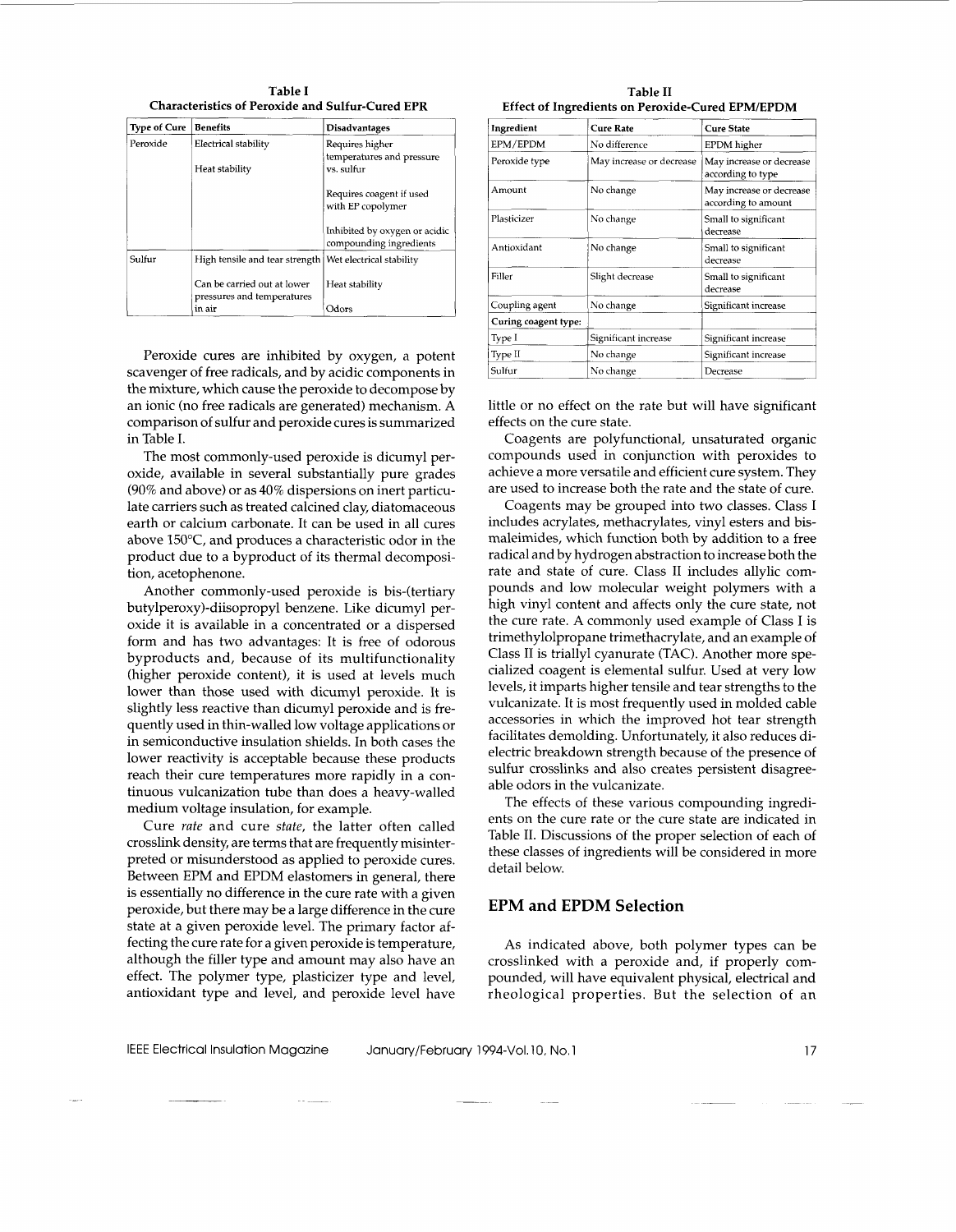

**Fig. 1. Effect of molecular weight and crystallinity on polymer and compound properties.** 

**Table I11 Effect of EPMlEPDM Polymer Variables on Processing and Properties of Electrical Compounds** 

| Property                          | <b>Benefits</b>                                              | At the Expense of:                                                             |
|-----------------------------------|--------------------------------------------------------------|--------------------------------------------------------------------------------|
| Increasing<br>molecular<br>weight | Tensile and tear strength<br>increase                        | Difficult mixing and<br>dispersion                                             |
|                                   | Filler and plasticizer can be<br>increased for lower cost    | More difficult to extrude                                                      |
|                                   | Distortion or "sag resistance"<br>during curing improves     | Higher filler/plasticizer<br>reduces electrical properties                     |
| Increasing<br>ethylene            | Tensile strength increases                                   | Higher hardness                                                                |
| content                           | Accepts higher<br>filler/plasticizer levels                  | Poorer permanent set                                                           |
|                                   | Easier to pelletize polymer                                  | Poorer elastic recovery                                                        |
|                                   | and compounds                                                | Poorer low temperature<br>flexibility                                          |
|                                   | More efficient peroxide cures                                |                                                                                |
| Increasing<br>diene<br>content    | More efficient peroxide cures<br>Imporved cross link density | Lower heat resistance<br>Elongation decreases                                  |
|                                   | ("cure state")                                               | Compound cost increases                                                        |
| Narrow<br>MWD                     | Lower die swell                                              | Generally more difficult to mix                                                |
|                                   | Improved cure rate and cure<br>state                         | Lower critical shear rate<br>makes thin wall insulation<br>difficult to smooth |
|                                   | Better physical properties                                   |                                                                                |
|                                   | Accepts higher<br>filler/plasticizer levels                  |                                                                                |
| Broad<br><b>MWD</b>               | Easier to process in all<br>equipment vs. narrow MWD         | Higher die swell                                                               |
|                                   | Best for injection molding                                   | Slower cure rate and cure<br>state due to low MW<br>components                 |

EPM/EPDM to satisfy an individual electrical application is more complicated. **A** good starting point is a figure from [2], reprinted here as Fig. 1 for the convenience of the reader. This figure graphically represents the relationship of molecular weight or viscosity vs. crystallinity (only loosely correlated with ethylene content) and their effects on the ability to be extended with fillers and/or plasticizers as well as "green" (uncured) strength. Since increasing levels of filler and plasticizer increase electrical losses and reduce breakdown strength (see Table I of [21), it is immediately apparent that compounds suitable for low voltages will be based on polymers found in the upper right quadrant of Fig. 1. Polymers suitable for higher voltages, hence lower filler levels, will be found in the lower left quadrant. Pelletizable compounds will be based on polymers of increased crystallinity Polymers found in the lower left quadrant will be most suited for highly flexible, low viscosity compounds with low filler levels-a molded accessory perhaps.

The analysis based on Fig. 1 ignores a very important factor in polymer selection, namely the question of molecular weight distribution (MWD). Variations in MWD usually are manifested in processing characteristics, but at equal filler loading, narrow MWD polymers are likely to have higher tensile strengths and moduli than broad MWD types. Expressed another way, narrow MWD polymers can accept higher levels of filler and plasticizer than the wide MWD types for equivalent properties-a possible factor in lower cost. Indeed, narrow MWD types may *require* higher levels of filler and plasticizer to attain the extrusion rates and degrees of smoothness characteristic of the broad MWD types. These considerations of MWD are summarized in Table 111.

# **Fillers**

Although the compounding of EP rubber for general industrial applications employs a wide variety of fillers, these choices are substantially narrowed by various requirements of the electrical industry, including physical properties, electrical losses, electrical stability, breakdown strength and moisture absorption. Furthermore, as has been stated previously, peroxide crosslinking is incompatible with acidic fillers. And finally, as the voltage rating increases, both the type, level and purity of the filler are substantially restricted.

Low voltage applications can use several filler possibilities, some of which are restricted to specialty constructions for specific effects-e.g., flame retardant fillers such alumna trihydrate (ATH) and magnesium hydroxide-which will be discussed in the section below entitled "Flame Retardants."

The more conventional fillers in low voltage applications are water-washed hard clay, calcium carbonate or whiting, barium sulfate or barytes and various types of synthetic silica. The clay is water-washed to remove acidic components that interfere with the free radical peroxide decomposition. The terms "hard" and "soft" as applied to clay refer to its reinforcing effect in rubber and not to the intrinsic hardness of the mineral.

Experience in industry has shown that as the voltage requirements increase, choices of mineral fillers are sub-

January/February 1994-V01.10, No. 1

- ~-

IEEE Electrical Insulation Magazine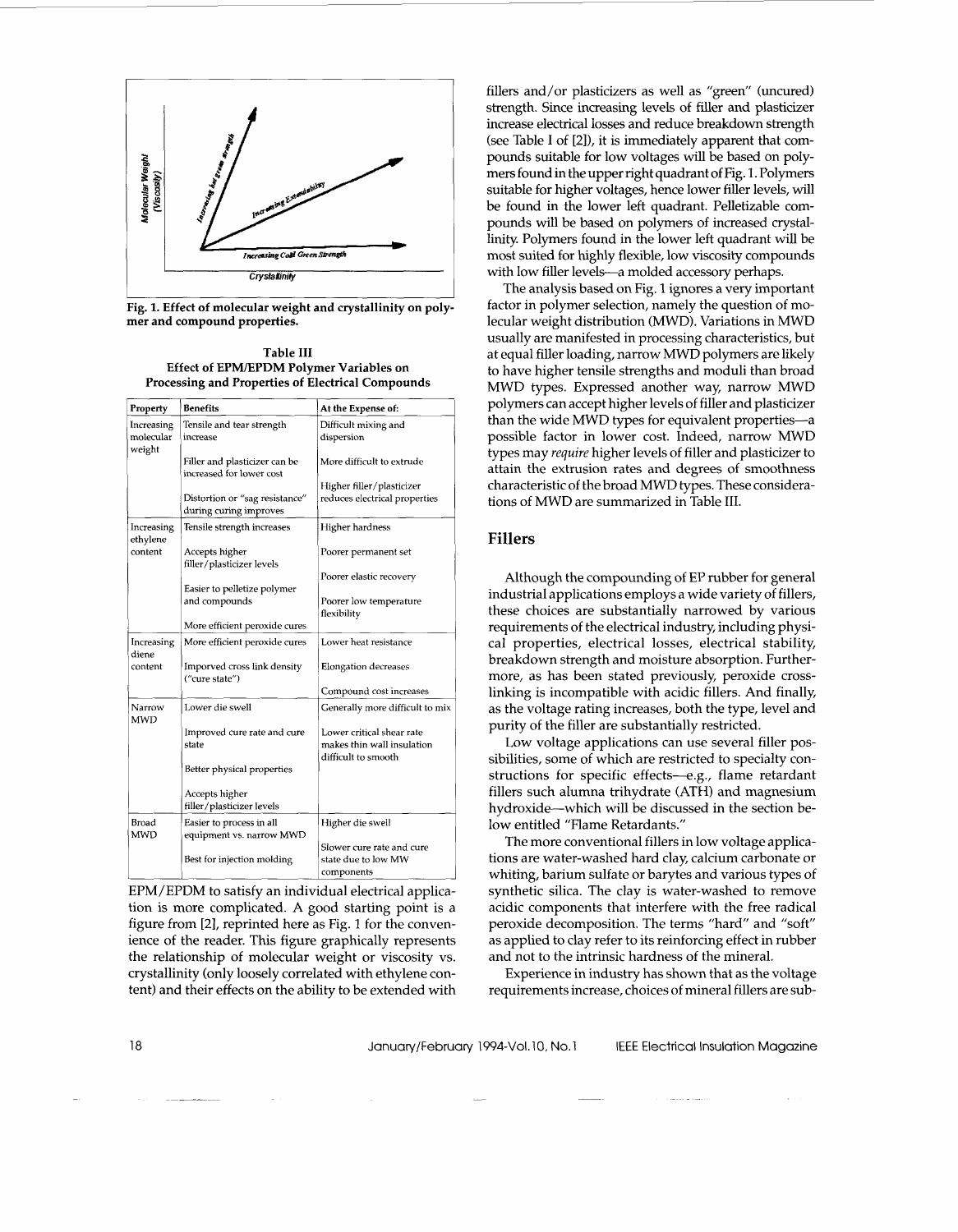#### **Table IV Comparison of Treated and Untreated Calcined Clay in EPR (110 phr)**

| <b>Physical Properties</b>      | I         | H          |
|---------------------------------|-----------|------------|
| Original                        |           |            |
| 100% Modulus, MPa (psi)         | 3.9 (560) | 5.4 (780)  |
| 200% Modulus, MPa (psi)         | 4.4 (640) | 8.3 (1210) |
| Tensile strength, MPa (psi)     | 4.8 (700) | 8.3 (1210) |
| Elongation                      | 370       | 200        |
| Oven Aged, 7d, 150°C            |           |            |
| Tensile strength, % of orig.    | 143       | 98         |
| Elongation, % of orig.          | 54        | 95         |
| Oven Aged, 14d, 150°C           |           |            |
| Tensile strength, % of orig.    | 141       | 94         |
| Elongation, % of orig.          | 46        | 90         |
| Moisture absorption, 90°C water |           |            |
| $(mg/sq$ inch)                  |           |            |
| $1$ wk.                         | 4.0       | 0.9        |
| $2\frac{1}{2}$ wks.             | 4.7       | 1.2        |
| Dielectric constant, 1 kHz in   |           |            |
| 90°C water                      |           |            |
| Original                        | 3.45      | 3.41       |
| $1$ wk.                         | 4.30      | 3.48       |
| $2\frac{1}{2}$ wks.             | 4.09      | 3.52       |
| % Power factor, 90°C water at   |           |            |
| 1 kHz                           |           |            |
| Original                        | 0.52      | 0.50       |
| $1$ wk.                         | 8.98      | 0.44       |
| $2\frac{1}{2}$ wks.             | 6.12      | 0.37       |

stantially restricted to untreated and surface-treated calcined clays and to platy structures such as talc. Calcined clay and talc have largely been replaced in any but the lower voltages by surface-treated calcined clays (see discussion of coupling agents), which are much superior in electrical losses, electrical stability and moisture absorption.

Table IV compares some critical values obtained with an untreated and a treated calcined clay at the same level in the polymer. The original and aged properties of the EPR compound based on the surface-treated clay (Table IV, column 11) are markedly improved over those of the untreated clay (Table IV, column I). Furthermore the former exhibits much lower moisture absorption at 90°C and better electrical stability.

Talc, even with a surface treatment, is markedly inferior to a treated clay at an equal level in EPR in 75°C water as shown below. Treated talc meets the requirements only for Type 11, 0-2kV, in ICEA-S-68- 516/NEMA WC-8, while the clay-filled compound can be used at much higher voltages.

| Dielectric constant, 75°C water |              |              |
|---------------------------------|--------------|--------------|
| At 80v/mil, % increase          | Treated clay | Treated talc |
| $1 - 14d$ .                     | $+1.5$       | $+4.5$       |
| $7 - 14d$ .                     | $-0.5$       | $+1.5$       |

As one moves to lower voltages and electrical requirements are reduced, filler types can cover a wider range and the levels can be substantially increased. In

~<br>~~ ~~ ~~ ~~ ~~ ~~ ~~ ~~ ~~ ~~ ~~

such cases the EPR type is selected from the range in the upper right of Fig. **1,** and it is not unusual for polymer levels to be as low as 20% in portable and flexible cord insulations, the remainder being largely filler(s) and plasticizer. At these voltage levels, high performance fillers are rarely used, and unless the insulation is to meet some special requirement, water-washed hard clay admixed with whiting are the fillers of choice.

For any given combination of EPR and filler there is an optimum range of filler level. If the filler level is too low, extrusion rates will be low and it will be difficult to achieve smooth extrudate surfaces. If the filler level is too high, elongations will be too low and electrical properties will be significantly reduced.

Small amounts of special fillers can be incorporated into insulation compounds for special purposes. Zinc oxide at levels as high as 20 phr generally aids heat ageing but is quite expensive due to its high density. Hydrated alumina is used at 120-200 phr in compounds requiring track resistance or low smoke evolution when burned. Titanium dioxide at 2 phr or below provides a neutral color base for colored insulations but at some sacrifice of dielectric constant. Thermal blacks at 2 phr or below are also used as colorants and at these levels have only a slight detrimental effect on electrical properties. Reinforcing blacks are sometimes used at levels up to 30 phr in telephone wire for cost reduction while still maintaining acceptable electrical properties for this application.

#### **Plasticizers**

As the level of filler(s) increases and as the molecular weight of the base EPR increases, extrusion or molding become more difficult, requiring higher pressures and temperatures and often accompanied by a loss of surface smoothness. Plasticizers are added to reduce the compound viscosity and improve the processing characteristics. This is achieved with an increase in elongation, a reduction of tensile properties and some loss of electrical properties. Obviously, the use of plasticizers should be carefully considered, and avoided if possible, if the insulation is to be used in high performance applications

At lower voltages, plasticizers are used primarily for cost reduction, achieved because their use permits much higher filler levels. In low-cost flexible cords, it is not uncommon for plasticizer levels to exceed 50 phr.

The proper choice of a plasticizer is critical in peroxide cures because some plasticizers are potent free-radical traps and can retard or even completely prevent crosslinking. As the plasticizer becomes more saturated and linear, it becomes less reactive toward the peroxide. Thus petrolatum, paraffin waxes, highly purified paraffinic oils and even low molecular weight polyethylenes

IEEE Electrical Insulation Magazine January/February 1994-Vol. 10, No. 1

19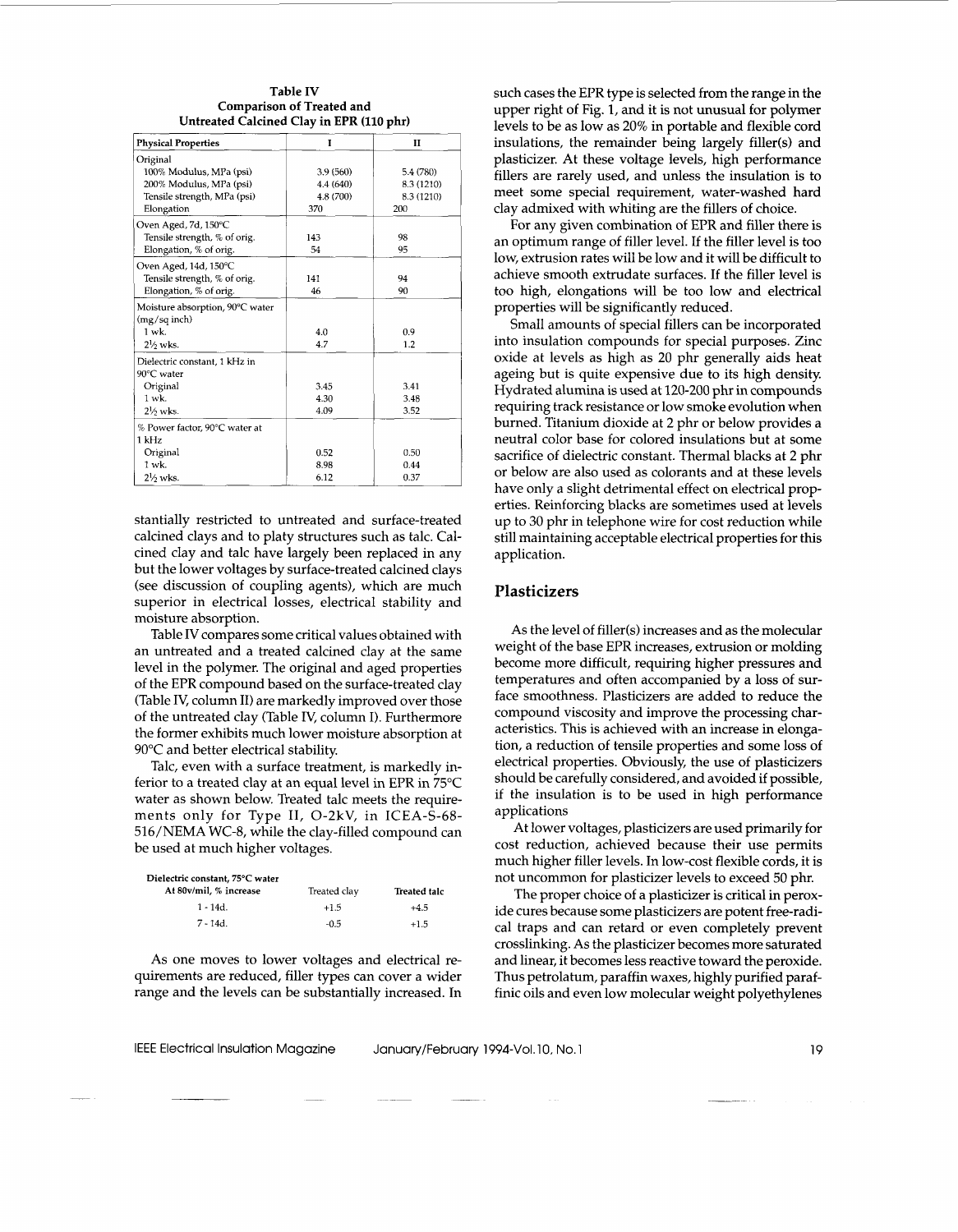are acceptable. Paraffinic oils designed for this purpose are extremely pure, with very low levels of phenolics, naphthenics and aromatics. For special purposes, saturated dibasic acid esters and chlorinated paraffins are sometimes used. The former class will provide improved low temperature flexibility at some increase of electrical losses. The latter will improve flame retardancy (generally in combination with other flame retardants) with an increase in electrical losses and a decrease in low temperature flexibility.

If sulfur cures are used with terpolymers, plasticizer choices and purity requirements are far less restrictive. Naphthenic oils are commonly used for these compounds and they are considerably less expensive than the highly-purified paraffinics.

# **Antioxidants and Stabilizers**

Antioxidants function by serving as a trap for the free radicals generated during oxidation. Unfortunately, this function also interferes with the peroxide crosslinking that proceeds through free radicals. These modes of operation that conflict with each other serve to restrict the number and types of suitable antioxidants for crosslinked EPR.

As has been stated, peroxide cures may be retarded or even halted completely when used in mineral-filler EP rubbers that are even slightly acidic. This acidity may arise from the mineral filler or from the base polymer. Many EP rubbers are themselves slightly acidic, which arises from a residual catalyst as well as from the acids used to isolate and wash the polymer during manufacture. This "inherent" polymer acidity is less common now that high-purity EP rubbers are being manufactured for the medium voltage electrical industry. In any case, it has long been known that antioxidants that are members of the class of poly-dehydroquinolines are most effective in mineralfilled EPRs. In this case, their alkaline nature permits them to act as cure activators, in addition to their antioxidant activity. This class is extremely effective in EPR, is low in cost and is easily mixed and dispersed even at its relatively high use levels of up to **2** phr. This general class of aromatic amines will develop yellow-tan colors over time, which are largely masked by the pigmentary value of the mineral filler.

For insulations intended for continuous service at 150°C or above, an antioxidant combination consisting of a polymeric condensation product of diphenylamine and acetone (1 phr) and the zinc salt of mercaptotolylimidazole **(2** phr) is used. Although this combination is very effective as an antioxidant system, it is quite expensive, and the zinc salt must be carefully dispersed to avoid unacceptable losses in breakdown strength.

Non-staining antioxidant types, such as the alkylated bisphenols combined with thiodipropionase synergists commonly used in XLPE, are largely ineffective in providing adequate oxidative protection in EPR.

Zinc oxide, previously mentioned as a filler, is known to have a stabilization effect at high levels (for instance, 20+ phr) in a peroxide-cured EPR. It is believed to function as an acid acceptor, reacting with acidic materials arising from residual catalyst in the polymer and those generated by the mineral filler. Due to its high density it is quite expensive, and its value as a stabilizer is less clear in modern EPRs, which now contain much lower levels of residual catalyst. Its stabilization effect is not evident at lower levels in peroxidecured EPR. In a sulfur-cured EPR zinc oxide is required as an accelerator/activator for the cure. Used at the 5 phr level it is believed to function by solubilizing some of the cross-linking chemicals in the EPR matrix.

#### **Process Aids**

Broadly defined, this category may also include the plasticizers discussed above, but it also includes additives, which are generally used at much lower levels and are intended to provide some of the following benefits:

- Easier release from the hot metal surfaces of mixing equipment.
- Easier incorporation of fillers during mixing, with shorter mixing cycles, better dispersion and lower energy consumption.
- $\bullet$ Better extrusion performance, including smoother surfaces and lower energy consumption.

Because of the restriction of electrical losses for medium voltage insulation in industry specifications, these process aids are limited to those based on hydrocarbon building blocks such as petrolatum, paraffin waxes and low molecular weight polyethylenes. But at lower voltages other types of process aids are used, including long chain fatty acids, their esters, amides and their salts. These latter types all tend to increase electrical losses and, in some instances, interfere with a peroxide cure. Another deleterious effect of these process aids involves the over-lubrication of the compound. Over-lubrication results in slippage of the compound in the extruder barrel, resulting in reduced extruder output and/or difficulties in dimensional control. For this reason it is important to use the minimum level of process aid to produce the desired effect.

#### **Ion Scavenger**

It has long been known that various lead compounds serve as stabilizers for mineral-filled EPR insulations used in wet applications. It is believed that these lead compounds function as efficient anion scavengers,

 $\sim 10^{10}$  and  $\sim 10^{10}$ 

 $\omega_{\rm{max}} = 1$  .

20 **January/February 1994-Vol. 10, No. 1** IEEE Electrical Insulation Magazine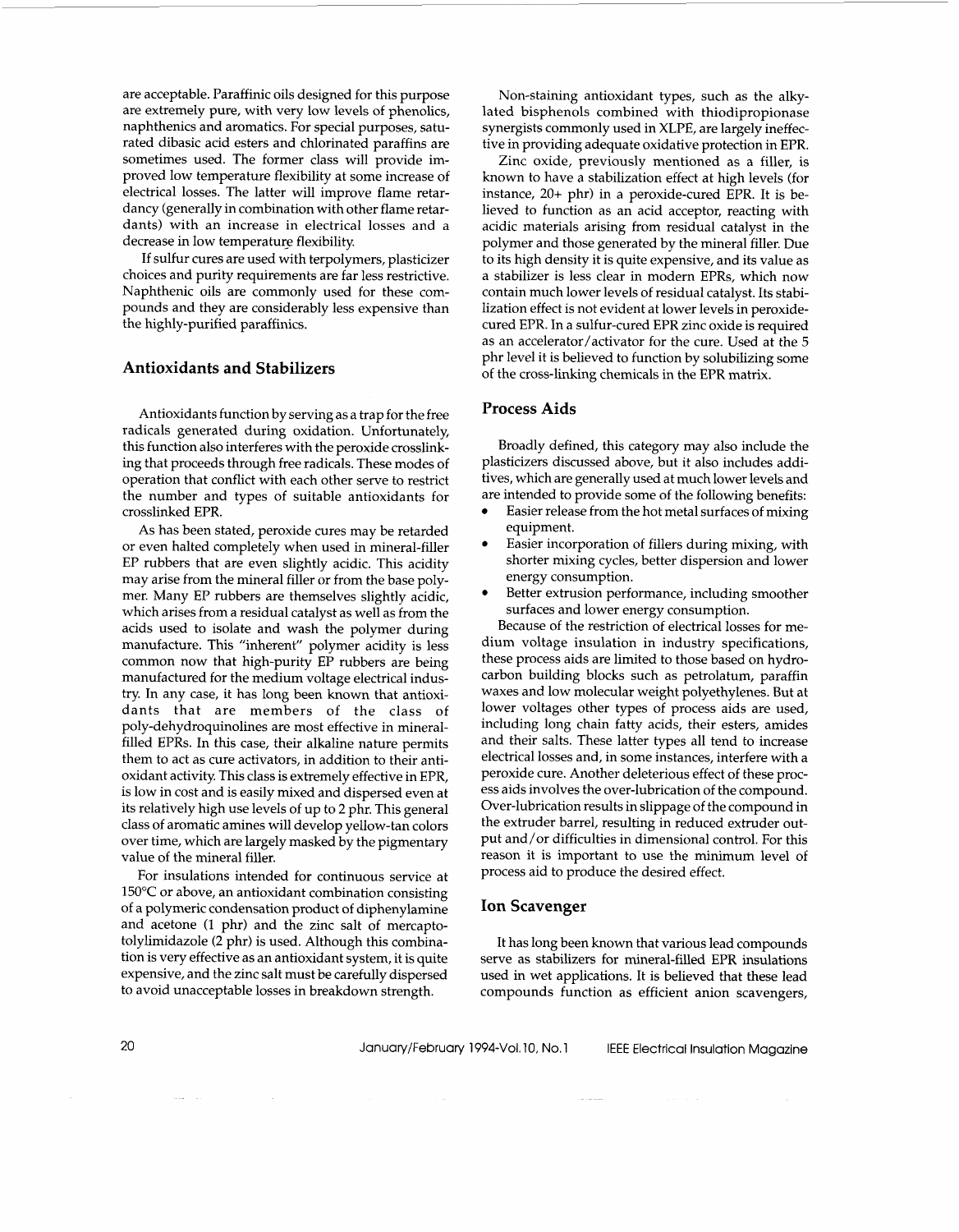which would otherwise cause large increases in dielectric constant and power factor. These anions arise largely from the mineral filler, being extracted from the mineral matrix by the mild acidity of rain or ground water (due to dissolved carbon dioxide). Silicate, sulfide, sulfate and chloride salts of lead are extremely insoluble with solubility products among the lowest of all inorganics.

The lead oxide most frequently used for this purpose is red lead oxide, Pb304, which imparts the salmonpink-to-red color often considered characteristic of EP insulations. Generally used at up to 5 phr, it is the least costly of the lead compounds known to serve as ion scavengers and is available in a pigmentary form. Other suitable lead compounds are litharge, (PbO light yellow) and dibasic lead phthalate (white). These two are considerably more expensive than red lead and are usually used only in insulation compounds that are to be colored other than the characteristic salmon pink. Table V summarizes data showing the effect of red lead.

Because of the high toxicity of lead compounds and the particularly severe hazards presented by their dusts, they are all available to the rubber compounder as pre-dispersed, dust-free concentrates in various carriers such as paraffin wax, petrolatum, mineral oil and EP rubber.

# **Coupling Agent**

Organofunctional silanes, commonly referred to as "coupling agents," have the ability to react with silanol groups at the surface of silicate mineral fillers such as talc and clay. This reaction is known as "silanol condensation.'' These silanes contain an organofunction at the other end of the molecule, generally a vinyl group which can undergo crosslinking with the EP polymer matrix. The net result is that the polymer and the filler are held together by a chemical bond rather than by simple wetting of the filler surface. In peroxide-cured EPR for wire and cable insulation, the most commonly-used organofunctional silane is I, a tris-alkoxy-vinylsilane. This silane reacts with surface silanol groups thusly:

 $(R-O)_3$  Si-CH = CH<sub>2</sub> + (HO-Si)<sub>3</sub> - Mineral  $\rightarrow$  CH<sub>2</sub> = CH - Si (OSi)<sub>3</sub> - Mineral I + **3** ROH  $R = CH_3$ -OCH<sub>2</sub>-CH<sub>2</sub>Oor  $C_2H_5O$ -

The surface-modified mineral now contains vinyl functions which, in the presence of peroxide-generated free radicals, will crosslink with the EP matrix and create a continuous organic phase. This bonding increases modulus and improves electrical stability in hot water (75°C and up).

Because these silanes are liquids that are highly reactive to atmospheric moisture, they are more conven-

| Table V                                                 |
|---------------------------------------------------------|
| Effect of Red Lead Stabilizer on Long Term Wet          |
| Electrical Stability (60 phr treated clay in EP rubber) |

| Power factor, %,<br>60 Hz in 90°C water,<br>tested at 80v/mil | With 4.5 phr<br>Red Lead | Without<br><b>Red Lead</b> |
|---------------------------------------------------------------|--------------------------|----------------------------|
| Original                                                      | 0.46                     | 0.51                       |
| 1 wk.                                                         | 0.47                     | 0.51                       |
| $2$ wk.                                                       | 0.47                     | 0.54                       |
| $1 \text{ mo}$ .                                              | 0.48                     | 0.63                       |
| $2$ mos.                                                      | 0.51                     | 0.72                       |
| 4 mos.                                                        | 0.59                     | 0.88                       |
| 6 mos.                                                        | 0.57                     | 1.03                       |

iently handled as dispersions (ca. 40 wt.%) in a lowmelting paraffin wax. In the most critical medium-voltage applications in which they are used as a supplemental treatment for the surface-treated calcined clay, 1 phr of active silane is usually sufficient. For less critical applications, a treated calcined clay may be directly produced in the mixing step by treatment of an unmodified calcined clay with a larger amount of the functional silane. Generally this requires 2 phr or more of the vinyl silane, depending on the amount of clay in the insulation compound.

#### **Flame Retardants**

Since EP rubber is a hydrocarbon with a high energy content, its vulcanizates will support and sustain combustion if not properly compounded. Many wire constructions using EP insulations, such as integral singles for nuclear cable, tray cable, secondary network cable, building wire and appliance wire, must meet flame tests as required by ICEA, UL and CSA. For optimum flame resistance it is important to minimize or even eliminate combustible ingredients other than the EP rubber, such as plasticizing process oils and waxes in the composition.

Alumina trihydrate or aluminum hydroxide, Al(OH)3, is an excellent flame retardant but non-reinforcing filler if the purpose is to pass a single application of flame. It evolves copious quantities of water at temperatures above  $200^{\circ}$ C, which function to cool the flame, dilute the flammable gases and prevent access of the flame to oxygen by blanketing the flame front with water vapor. Unfortunately, in company with other inorganic hydroxides and carbonates, its wet electrical stability is poor, and these additives may only be utilized in insulations that are not exposed to moisture during operation. These inorganics are normally used at levels of 120 phr and above to achieve an adequate level of flame retardancy. At these levels, they drastically reduce the physical toughness of the vulcanizates. Finally, these inorganics generally evolve less smoke

\_\_\_\_\_ ~ ~~ ~